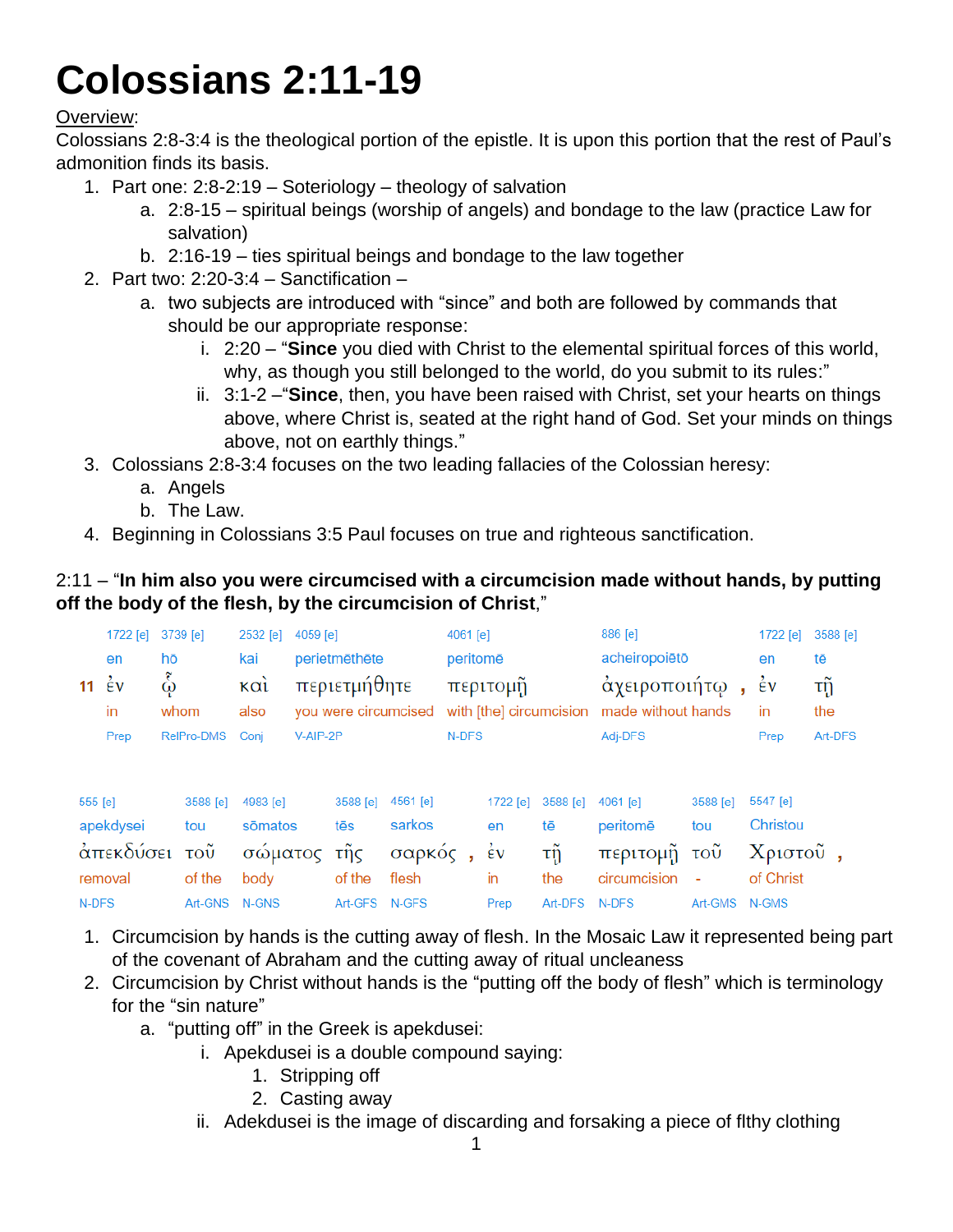- b. Both the words "body" and "flesh" are used in the phrase: "by putting off the BODY of the FLESH"
	- i. "body" is the physical body or the full nature of man; NIV "Your whole self"
	- ii. "flesh" is the nature of sin in mankind, or the evil and corruption in man's nature; NIV – "ruled by flesh"
- 3. The ritual of circumcision is dismissed here for something more important. The corrupt philosophies in Colosse were enforcing physical circumcision as part of their distracting false teaching.
- 4. Christ's circumcision is called circumcision of the heart in Romans 2:28 and Philippians 3:3

## 2:12 – "**having been buried with him in baptism, in which you were also raised with him through faith in the powerful working of God, who raised him from the dead**."

|                 | 4916 [e] |                         |                 | 846 [e]               | 1722 [e]           | 3588 [e]        |                   | 909 [e]       |                 | 1722 [e] 3739 [e]      |                 |                  | 2532 [e]  | 4891 [e]           |                            | 1223 [e]               |
|-----------------|----------|-------------------------|-----------------|-----------------------|--------------------|-----------------|-------------------|---------------|-----------------|------------------------|-----------------|------------------|-----------|--------------------|----------------------------|------------------------|
|                 |          | syntaphentes            |                 | autō                  | en                 | tō              |                   | baptismō      |                 | en                     | hō              |                  | kai       |                    | synēgerthēte               | dia                    |
|                 |          | 12 συνταφέντες          |                 | αὐτῷ                  | $\dot{\epsilon}$ v | τῷ              |                   |               | βαπτισμῷ*       | $\frac{1}{2}v$         | စ်              |                  | $K\alpha$ |                    | συνηγέρθητε                | $\delta i\dot{\alpha}$ |
|                 |          | having been buried with |                 | Him                   | in                 | ٠               |                   | baptism       |                 | in                     | which           |                  | also      |                    | you were raised with [Him] | through                |
|                 |          | V-APP-NMP               |                 | PPro-DM3S             | Prep               |                 |                   | Art-DMS N-DMS |                 | Prep                   | RelPro-DMS Conj |                  |           | V-AIP-2P           |                            | Prep                   |
| 3588 [e]<br>tēs |          | 4102 [e]<br>pisteōs     | 3588 [e]<br>tēs | 1753 [e]<br>energeias |                    | 3588 [e]<br>tou | 2316 [e]<br>Theou |               | 3588 [e]<br>tou | 1453 [e]<br>egeirantos |                 | 846 [e]<br>auton |           | 1537 [e]<br>ek     | 3498 [e]<br>nekrōn         |                        |
| τñς             |          | πίστεως τῆς             |                 | ένεργείας τοῦ         |                    |                 |                   | $\Theta$ εοῦ, | του $\tilde{v}$ | έγείραντος αυτόν       |                 |                  |           | $\dot{\epsilon}$ K | VEKDW.                     |                        |
| the             |          | faith                   | of the          | working               | ٠                  |                 | of God            |               | the [One]       | having raised          |                 | <b>Him</b>       |           |                    | out from the dead          |                        |
|                 |          | Art-GFS N-GFS           | Art-GFS N-GFS   |                       |                    | Art-GMS N-GMS   |                   |               | Art-GMS         | V-APA-GMS              |                 |                  | PPro-AM3S | Prep               | Adi-GMP                    |                        |

- 1. This baptism represents the believer in Christ being joined to Christ in his:
	- a. Burial
		- b. Resurrection
- 2. This "baptism" is not speaking of the ritual water baptism (Which can be used to express this spiritual experience accomplished by "faith")
- 3. This "baptism" is a reference to a spiritual occurrence that took place through the faith of the believer. This is union with Christ:
	- a. Through faith
	- b. Powerful working of God
	- c. Raised Jesus from the dead
	- d. You were buried with him and raised with him
	- e. Baptism is a spiritual occurrence by the power of God that occurs when trusting Christ
- 4. Romans 6:3-8 "don't you know that all of us who were baptized into Christ Jesus were baptized into his death? We were therefore buried with him through baptism into death in order that, just as Christ was raised from the dead through the glory of the Father, we too may live a new life. For if we have been united with him in a death like his, we will certainly also be united with him in a resurrection like his. For we know that our old self was crucified with him so that the body ruled by sin might be done away with, a that we should no longer be slaves to sin because anyone who has died has been set free from sin. Now if we died with Christ, we believe that we will also live with him."
- 5. Buried in baptism means you have died to your old life, the sin nature, your old ways.
- 6. Raised in baptism means you have been resurrected into a new life, a righteous nature, new ways to produce fruit from this new life.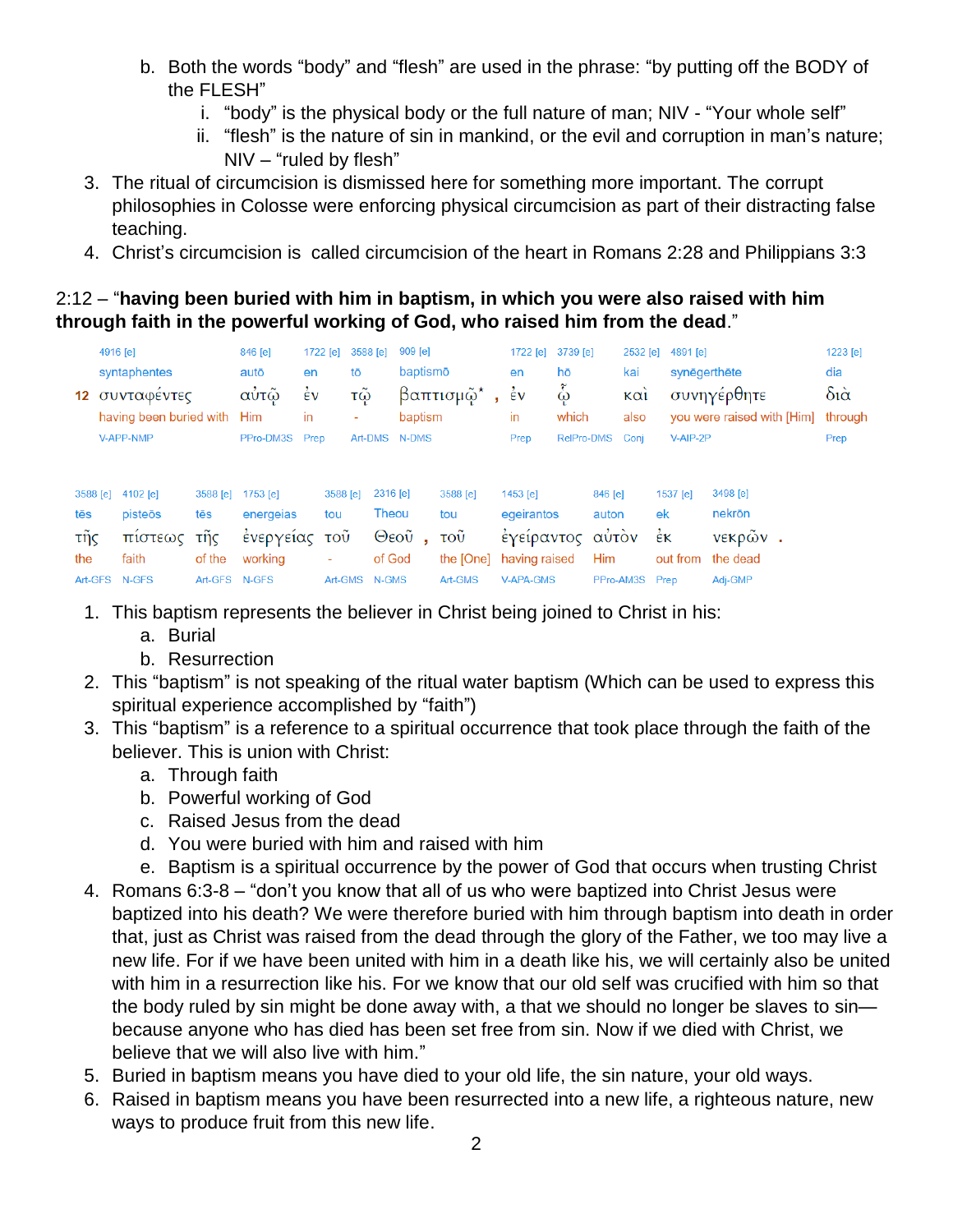7. The ritual of baptism is symbolic with no power or magical, spiritual force. Baptism is a representation or a teaching tool to express a spiritual truth. False philosophies will make much of baptism as a power source.

2:13 – "**And you, who were dead in your trespasses and the uncircumcision of your flesh, God made alive together with him, having forgiven us all our trespasses**,"

|          | 2532 [e]              | 4771 [e]         | 3498 [e]                   | 1510 [e]       | 1722 [e]                                                      | 3588 [e]      | 3900 [e]                       | 2532 [e]         | 3588 [e]      | 203 [e]                      |              | 3588 [e]       | 4561 [e]        |
|----------|-----------------------|------------------|----------------------------|----------------|---------------------------------------------------------------|---------------|--------------------------------|------------------|---------------|------------------------------|--------------|----------------|-----------------|
|          | Kai                   | hymas            | nekrous                    | ontas          | en                                                            | tois          | paraptōmasin                   | kai              | tē            | akrobystia                   |              | tēs            | sarkos          |
|          | $13 K\alpha i$<br>And | ὑμᾶς<br>vou      | νεκρούς<br>dead            | ὄντας<br>being | $\langle \mathbf{\dot{\varepsilon}} \mathbf{v} \rangle$<br>in | τοΐς<br>the   | παραπτώμασιν καὶ<br>trespasses | and              | τñ<br>in the  | ακροβυστία<br>uncircumcision |              | τῆς<br>of the  | σαρκός<br>flesh |
|          | Conj                  | PPro-A2P Adj-AMP |                            | V-PPA-AMP      | Prep                                                          | Art-DNP N-DNP |                                | Conj             | Art-DFS N-DFS |                              |              | Art-GFS N-GFS  |                 |
| 4771 [e] |                       | 4806 [e]         |                            | 4771 [e]       | 4862 [e]                                                      | 846 [e]       | 5483 [e]                       | 1473 [e]         | 3956 [e]      | 3588 [e]                     | 3900 [e]     |                |                 |
| hymōn    |                       | synezōopoiēsen   |                            | hymas          | syn                                                           | autō          | charisamenos                   | hēmin            | panta         | ta                           |              | paraptōmata    |                 |
|          | ὑμῶν                  |                  | συνεζωοποίησεν             | ὑμᾶς           | $\vec{\sigma}$                                                | αὐτῷ,         | χαρισάμενος ἡμῖν               |                  | πάντα         | $T\dot{\alpha}$              |              | παραπτωματα    |                 |
| of you   |                       |                  | He made alive together you |                | with                                                          | Him           | having forgiven                | <b>us</b>        | all           | the                          |              | transgressions |                 |
|          | PPro-G2P              | $V-AIA-3S$       |                            | PPro-A2P       | Prep                                                          | PPro-DM3S     | <b>V-APM-NMS</b>               | PPro-D1P Adi-ANP |               | Art-ANP                      | <b>N-ANP</b> |                |                 |

- 1. 2:13 sums up 2:11-12 contrasting you were previously dead, but now alive.
	- a. You are together with him
	- b. God has forgiven all our trespasses
- 2. "uncircumcision of your flesh" was a manifestation of the death we were in. We could not see or hear God because our hearts were uncircumcised.

As in Acts 7:51-53 –

"You stiff-necked people! Your hearts and ears are still uncircumcised. You are just like your ancestors: You always resist the Holy Spirit! Was there ever a prophet your ancestors did not persecute? They even killed those who predicted the coming of the Righteous One. And now you have betrayed and murdered him— you who have received the law that was given through angels but have not obeyed it."

#### 2:14 – "**by canceling the record of debt that stood against us with its legal demands. This he set aside, nailing it to the cross**."

|                           | $1813$ [e]<br>exaleipsas<br>14 έξαλείψας<br>having blotted out the<br><b>V-APA-NMS</b> | 3588 [e]<br>to<br>τò<br>Art-ANS                    | 2596 [e]<br>kath'<br>$\kappa \alpha \theta$ '<br>against us<br>Prep | 1473 [e]<br>hēmōn<br>ήμῶν<br>PPro-G1P N-ANS         | 5498 [e]<br>cheirographon<br>χειρόγραφον<br>handwriting |                                            | 3588 [e] 1378 [e]<br>tois<br>τοΐς<br>in the<br>Art-DNP N-DNP | decrees | dogmasin<br>δόγμασιν, ὃ            | 3739 [e]<br>ho<br>which<br><b>RelPro-NNS</b>    |                                    | 1510 [e]<br>ēn<br>$\tilde{\tilde{\mathsf{n}}}$ v<br>was | 5227 [e]<br>hypenantion<br><b>υπεναντίον</b><br>adverse<br>V-IIA-3S Adj-NNS | 1473 [e]<br>hēmin<br>$\mathring{\eta}$ μῖν;<br>to us<br>PPro-D1P |  |
|---------------------------|----------------------------------------------------------------------------------------|----------------------------------------------------|---------------------------------------------------------------------|-----------------------------------------------------|---------------------------------------------------------|--------------------------------------------|--------------------------------------------------------------|---------|------------------------------------|-------------------------------------------------|------------------------------------|---------------------------------------------------------|-----------------------------------------------------------------------------|------------------------------------------------------------------|--|
| kai<br>καὶ<br>and<br>Conj | 2532 [e] 846 [e]<br>auto<br>αὐτὸ<br>it.<br>PPro-AN3S V-RIA-3S                          | $142$ [e]<br>ērken<br>ήρκεν<br>He has taken out of | 1537 [e]<br>ek<br>έĸ<br>Prep                                        | 3588 [e]<br>tou<br>$\overline{\mathrm{TOU}}$<br>the | 3319 [e]<br>mesou<br>μέσου,<br>way<br>Art-GNS Adj-GNS   | 4338 [e]<br>prosēlōsas<br><b>V-APA-NMS</b> | προσηλώσας αυτό<br>having nailed                             |         | 846 [e]<br>auto<br>it<br>PPro-AN3S | 3588 [e]<br>tō<br>τῶ<br>to the<br>Art-DMS N-DMS | 4716 [e]<br>staurō<br><b>Cross</b> | σταυρώ.                                                 |                                                                             |                                                                  |  |

- 1. "canceling" *exaleipsas* means "to wipe out" or "wipe away". In Greek writings it meant "blot out a writing" or "abolish a law"
	- a. Acts 3:19 "Repent therefore, and turn back, that your sins may be blotted out."
	- b. Rev. 3:5 "The one who conquers will be clothed thus in white garments, and I will never blot his name out of the book of life. I will confess his name before my Father and before his angels."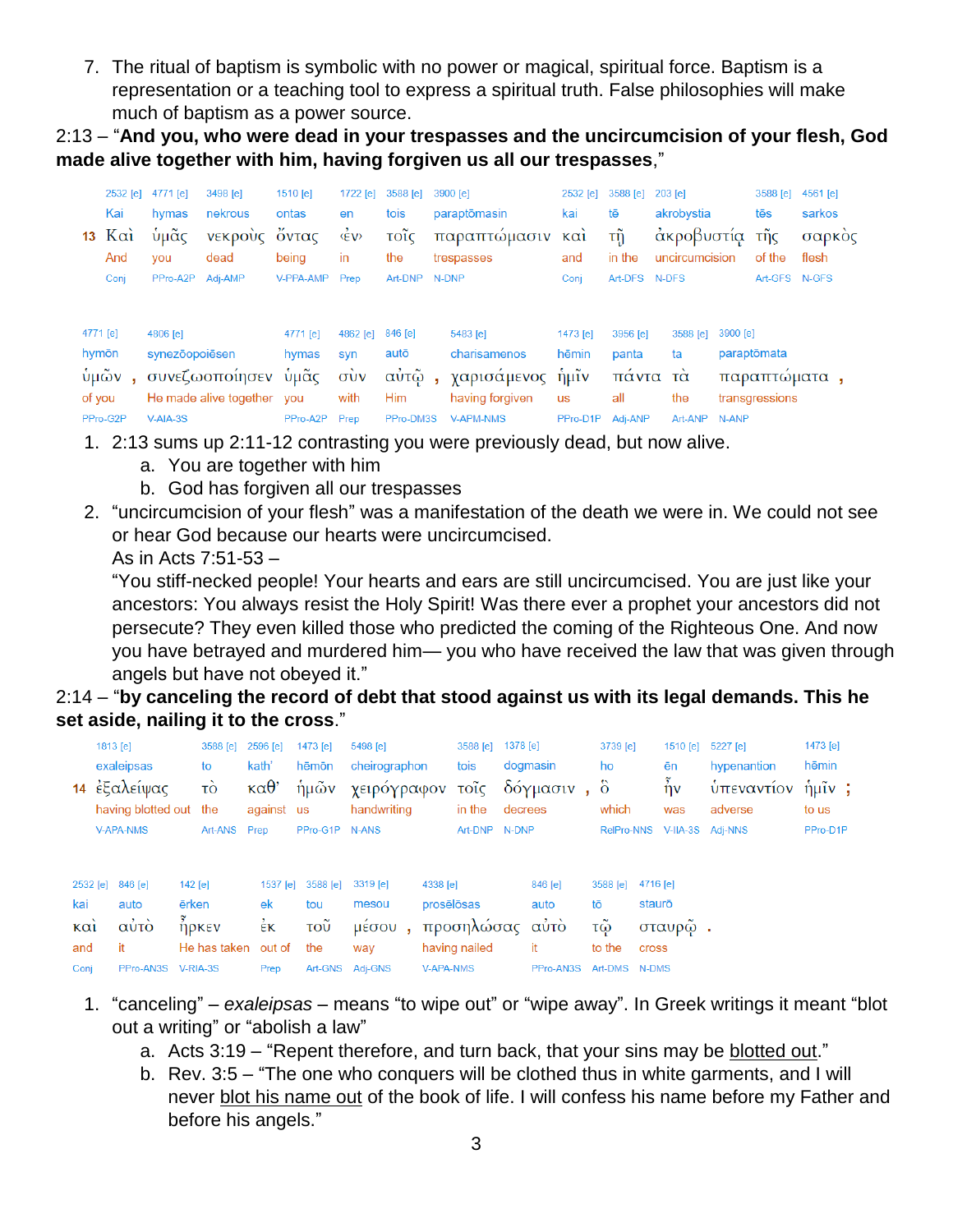- c. Rev 7:17 "For the Lamb in the midst of the throne will be their shepherd, and he will guide them to springs of living water, and God will wipe away every tear from their eyes."
- d. Rev "21:4 "He will wipe away every tear from their eyes, and death shall be no more, neither shall there be mourning, nor crying, nor pain anymore, for the former things have passed away."
- 2. "the written code" *chairographon* literally means "handwriting"
	- a. This is the thing that was "blotted out", "wiped away", or "cancelled"
	- b. It could mean:
		- i. A charge against a prisoner
		- ii. A list of charges that was signed by the person who owed them
		- iii. I signed IOU
		- iv. A signed confession of indebtedness
	- c. This is a clear reference to the Law of Moses (which the false philosophies were using to entrap the believers in the Colosse Church)
- 3. This "handwritten" document that had been "wiped out" is describe three ways by Paul:
	- a. "written in ordinances" meaning it contained "regulations" and "legal demands"
		- i. Ephesians 2:15
		- b. "against us"
			- i. God's righteous Law had a just claim on ourselves, our souls, our behavior, etc.
			- ii. In this image we had read and understood his claim and signed the document agreeing to its claims and God's charges.
		- c. "stood opposed to us"
			- i. Point: we had no way of fulfilling our obligation or of returning to a time where this was not owed.
- 4. "He has taken" erken "took away" is perfect indicative which focuses on the abiding results.
	- a. This written document that was against us has not only been "wiped away", but here it says it has been "taken away", which means it has been removed permanently.
	- b. This "written document" can never interfere with the circumcision and baptism mentioned in 2:11-12.
- 5. Nailed it to the cross means:
	- a. A public proclamation that the debt has been paid
	- b. A public accusation nailed to the cross proclaiming crime the criminal died for
	- c. It is clear that Christ's death on the cross wiped the debt out and that this was his reason for dying.
	- d. With the death of Christ there is no longer validity to the claim of this written document. The Seed of the Woman had come and broke the power of the serpent. And, that leads to the next verses:

#### 2:15 – "**He disarmed the rulers and authorities and put them to open shame, by triumphing over them in him**."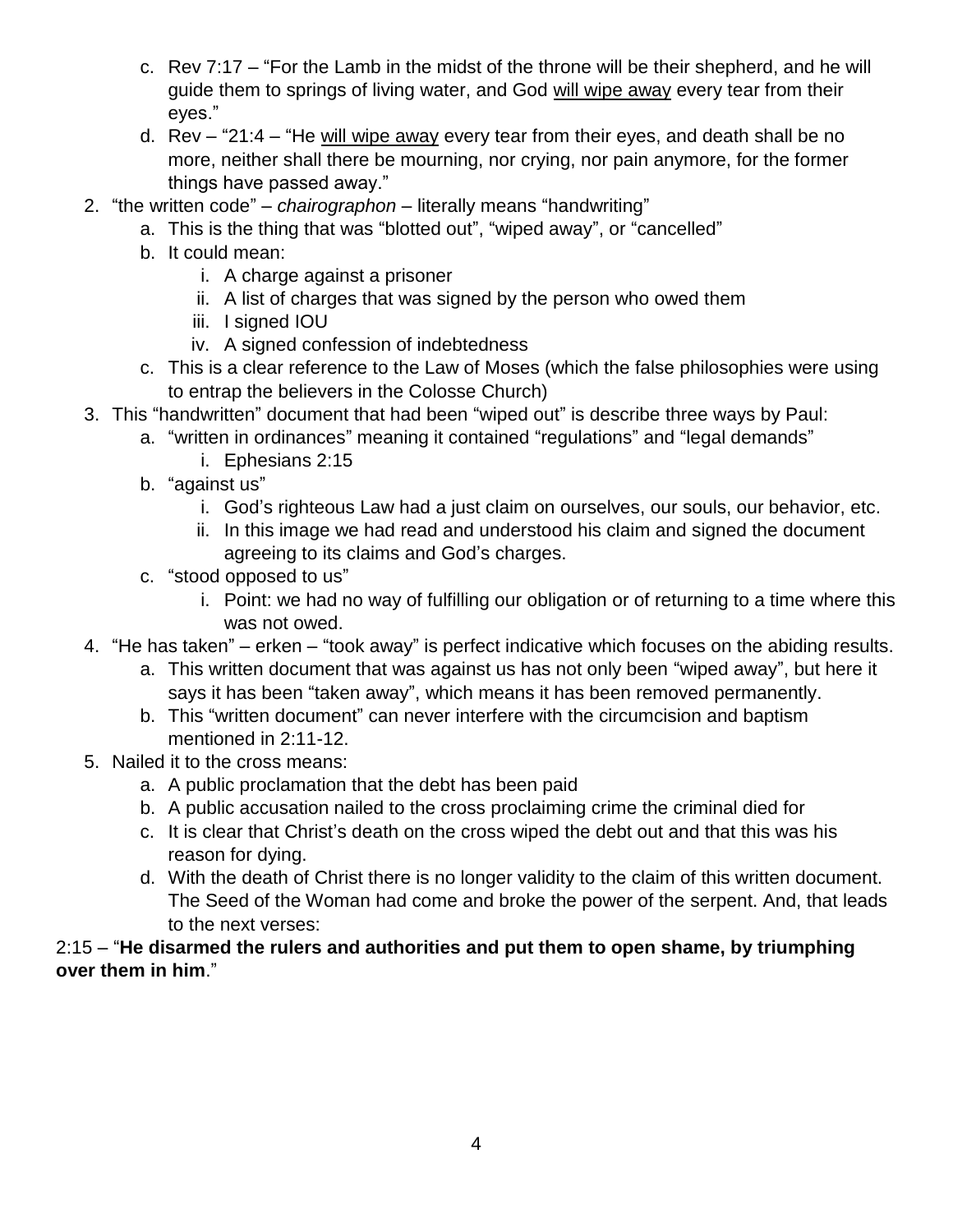|                    | 554 [e] |                                         | 3588 [e]         | 746 [e]               | 2532 [e]     | 3588 [e]   | 1849 [e]                 | 1165 $[e]$                               |
|--------------------|---------|-----------------------------------------|------------------|-----------------------|--------------|------------|--------------------------|------------------------------------------|
|                    |         | apekdysamenos                           | tas              | archas                | kai          | tas        | exousias                 | edeigmatisen                             |
|                    |         | 15 άπεκδυσάμενος τας<br>Having disarmed | the              | άρχὰς καὶ<br>rulers   | and          | τὰς<br>the | έξουσίας,<br>authorities | ἐδειγμάτισεν<br>He made a show [of them] |
|                    |         | <b>V-APM-NMS</b>                        | Art-AFP          | N-AFP                 | Conj         | Art-AFP    | N-AFP                    | V-AIA-3S                                 |
| 1722 [e]           |         | 3954 [e]                                | 2358 [e]         |                       | 846 [e]      | $1722$ [e] | 846 [e]                  |                                          |
| en                 |         | parrēsia                                | thriambeusas     |                       | autous       | en         | autō                     |                                          |
| $\dot{\epsilon}$ v |         | παρρησία                                |                  | θριαμβεύσας αύτους έν |              |            | αὐτῷ.                    |                                          |
| in                 |         | public                                  | having triumphed |                       | over them in |            | it                       |                                          |
| Prep               |         | N-DFS                                   | <b>V-APA-NMS</b> |                       | PPro-AM3P    | Prep       | PPro-DM3S                |                                          |

#### 2:16 – "**Therefore let no one pass judgment on you in questions of food and drink, or with regard to a festival or a new moon or a Sabbath**.

|          | 3361 [e]                          | 3767 [e]  | 5100 [e]        | 4771 [e]   |          | 2919 [e]   |               | 1722 [e] |              | 1035 [e] |               | 2532 [e]    | 1722 [e]        |
|----------|-----------------------------------|-----------|-----------------|------------|----------|------------|---------------|----------|--------------|----------|---------------|-------------|-----------------|
|          | Mē                                | oun       | tis             | hymas      |          | krinetō    |               | en       |              | brōsei   |               | kai         | en              |
| 16       | Mή                                | OÚV       | <b>TIC</b>      | ὑμᾶς       |          | κρινέτω έν |               |          |              | βρώσει   | ä,            | $k\alpha i$ | έν              |
|          | <b>Not</b>                        | therefore | anyone          | <b>VOU</b> |          | let judge  |               |          | in regard to | food     |               | or          | in regard to    |
|          | Adv                               | Conj      | <b>IPro-NMS</b> |            | PPro-A2P | V-PMA-3S   |               | Prep     |              | N-DFS    |               | Coni        | Prep            |
|          |                                   |           |                 |            |          |            |               |          |              |          |               |             |                 |
| 4213 [e] |                                   | 2228 [e]  | 1722 [e]        | 3313 [e]   | 1859 [e] |            | 2228 [e]      |          | $3561$ [e]   |          | 2228 [e]      | 4521 [e]    |                 |
| posei    |                                   | ē         | en              | merei      | heortes  |            | ē             |          | neomēnias    |          | ē             | sabbatōn    |                 |
|          | $\pi$ $\sigma$ $\epsilon$ $\iota$ | ñ         | $\frac{1}{2}v$  | μέρει      |          | έορτῆς,    | $\ddot{\eta}$ |          | νεομηνίας,   |          | $\ddot{\eta}$ |             | σαββάτων,       |
| drink    |                                   | or        | in              | regard     |          | to a feast | or            |          | a New Moon   |          | or            |             | <b>Sabbaths</b> |
| N-DFS    |                                   | Conj      | Prep            | N-DNS      | N-GFS    |            | Conj          |          | N-GFS        |          | Conj          | N-GNP       |                 |

## 2:17 – "**These are a shadow of the things to come, but the substance belongs to Christ**."

| 3739 [e]            |            | 1510 [e] 4639 [e] 3588 [e]        | 3195 [e]                                                               |       | 3588 [e] 1161 [e]                | 4983 [e] 3588 [e] 5547 [e] |          |
|---------------------|------------|-----------------------------------|------------------------------------------------------------------------|-------|----------------------------------|----------------------------|----------|
| ha                  | estin skia |                                   | tōn mellontōn                                                          | to de |                                  | sõma tou                   | Christou |
| 17 $\tilde{\alpha}$ |            |                                   | έστιν σκιὰ τῶν μελλόντων ; τὸ δὲ σῶμα τοῦ Χριστοῦ.                     |       |                                  |                            |          |
|                     |            |                                   | which are a shadow the things coming the however body [is] - of Christ |       |                                  |                            |          |
|                     |            | RelPro-NNP V-PIA-3S N-NFS Art-GNP | V-PPA-GNP                                                              |       | Art-NNS Conj N-NNS Art-GMS N-GMS |                            |          |

#### 2:18 – "**Let no one disqualify you, insisting on asceticism and worship of angels, going on in detail about visions, puffed up without reason by his sensuous mind**,"